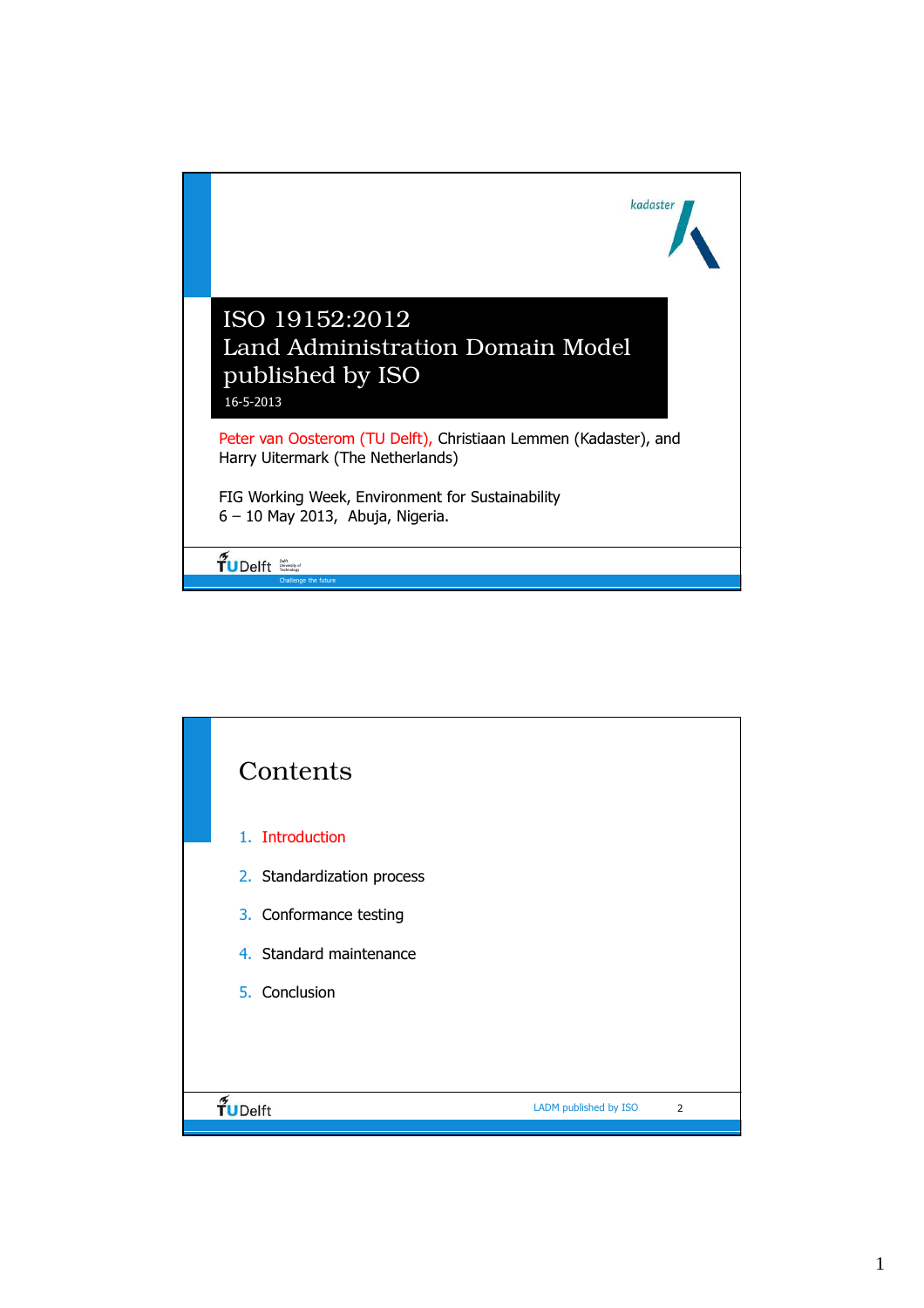

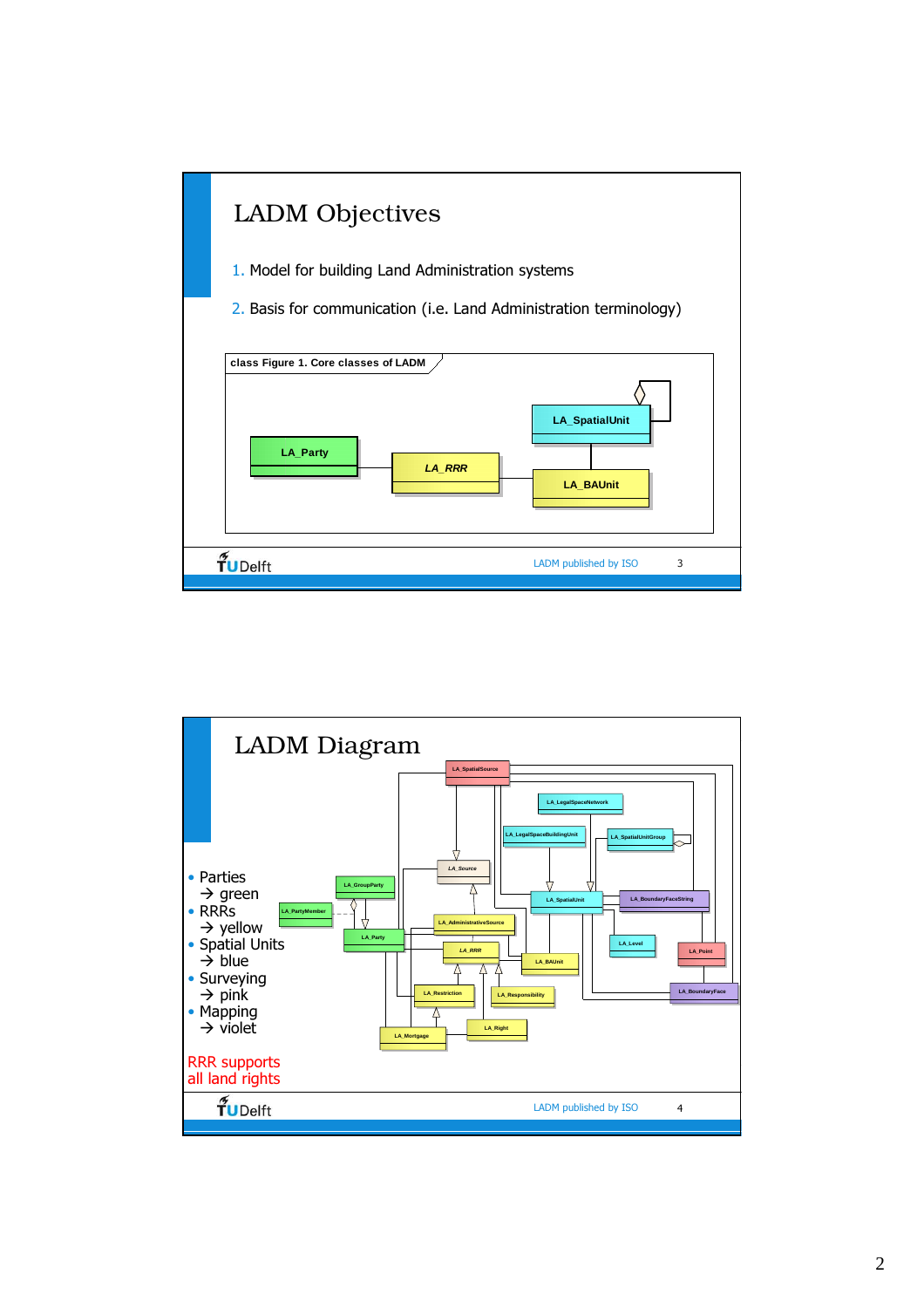

|  | Start of LADM before standardization                                                                                                                                               |                   |                             |  |  |  |  |  |  |
|--|------------------------------------------------------------------------------------------------------------------------------------------------------------------------------------|-------------------|-----------------------------|--|--|--|--|--|--|
|  | <b>Version</b>                                                                                                                                                                     | Date              | Location                    |  |  |  |  |  |  |
|  | Original idea                                                                                                                                                                      | <b>April 2002</b> | <b>Washington D.C., USA</b> |  |  |  |  |  |  |
|  | 0.1<br>September 2002<br><b>Noordwijk, The Netherlands</b><br><b>March 2003</b><br>0.2<br><b>Enschede, The Netherlands</b><br>0.3<br>September 2003<br><b>Brno, Czech Republic</b> |                   |                             |  |  |  |  |  |  |
|  |                                                                                                                                                                                    |                   |                             |  |  |  |  |  |  |
|  |                                                                                                                                                                                    |                   |                             |  |  |  |  |  |  |
|  | 0.4<br>December 2004<br><b>Bamberg, Germany</b>                                                                                                                                    |                   |                             |  |  |  |  |  |  |
|  | 0.5                                                                                                                                                                                | <b>April 2005</b> | Cairo, Egypt                |  |  |  |  |  |  |
|  | 0.6<br><b>March 2006</b><br><b>Moscow, Russian Federation</b>                                                                                                                      |                   |                             |  |  |  |  |  |  |
|  | 1.0<br>October 2006<br><b>Munich, Germany</b>                                                                                                                                      |                   |                             |  |  |  |  |  |  |
|  |                                                                                                                                                                                    |                   |                             |  |  |  |  |  |  |
|  | LADM published by ISO<br>6<br>TUDelft                                                                                                                                              |                   |                             |  |  |  |  |  |  |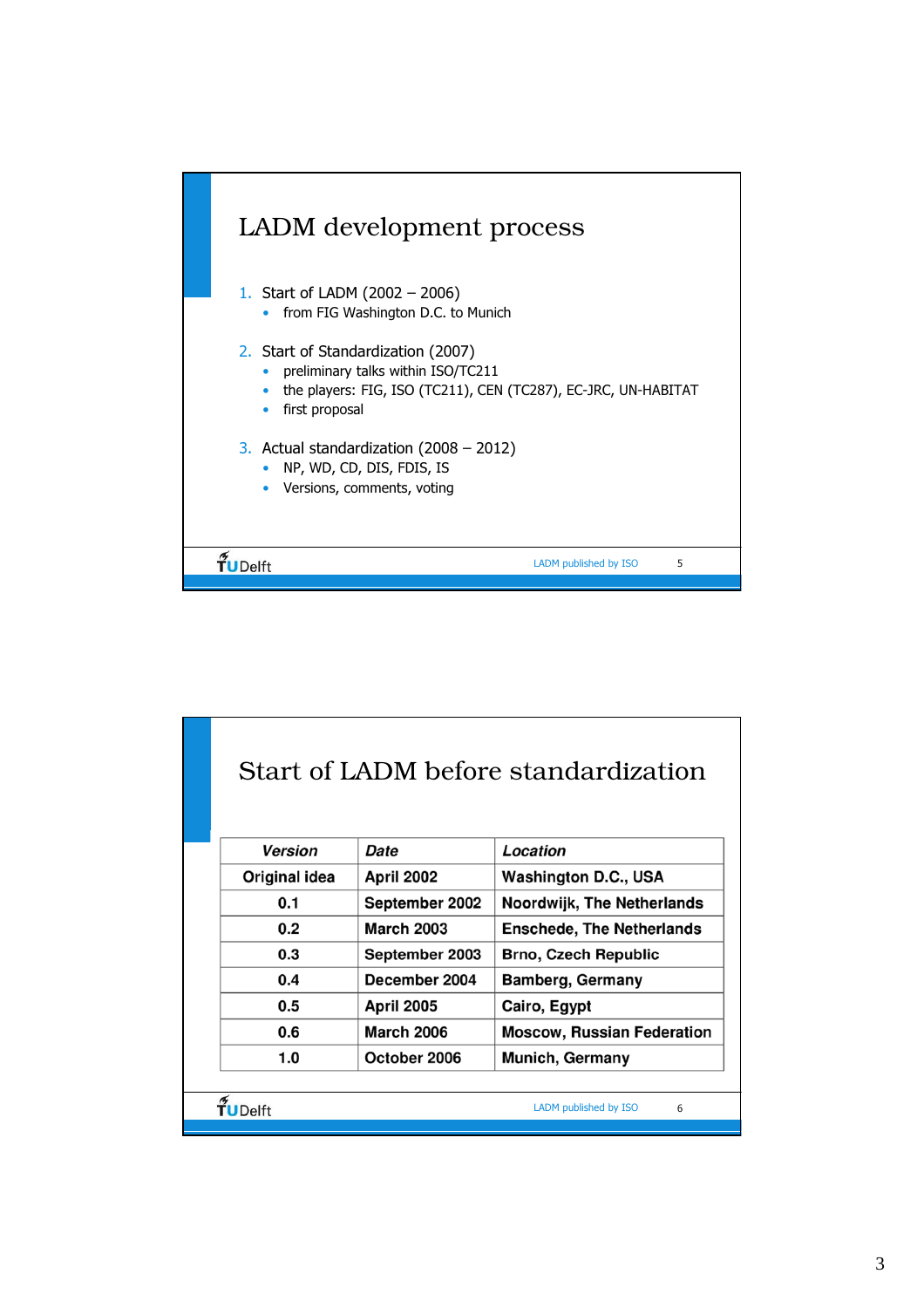

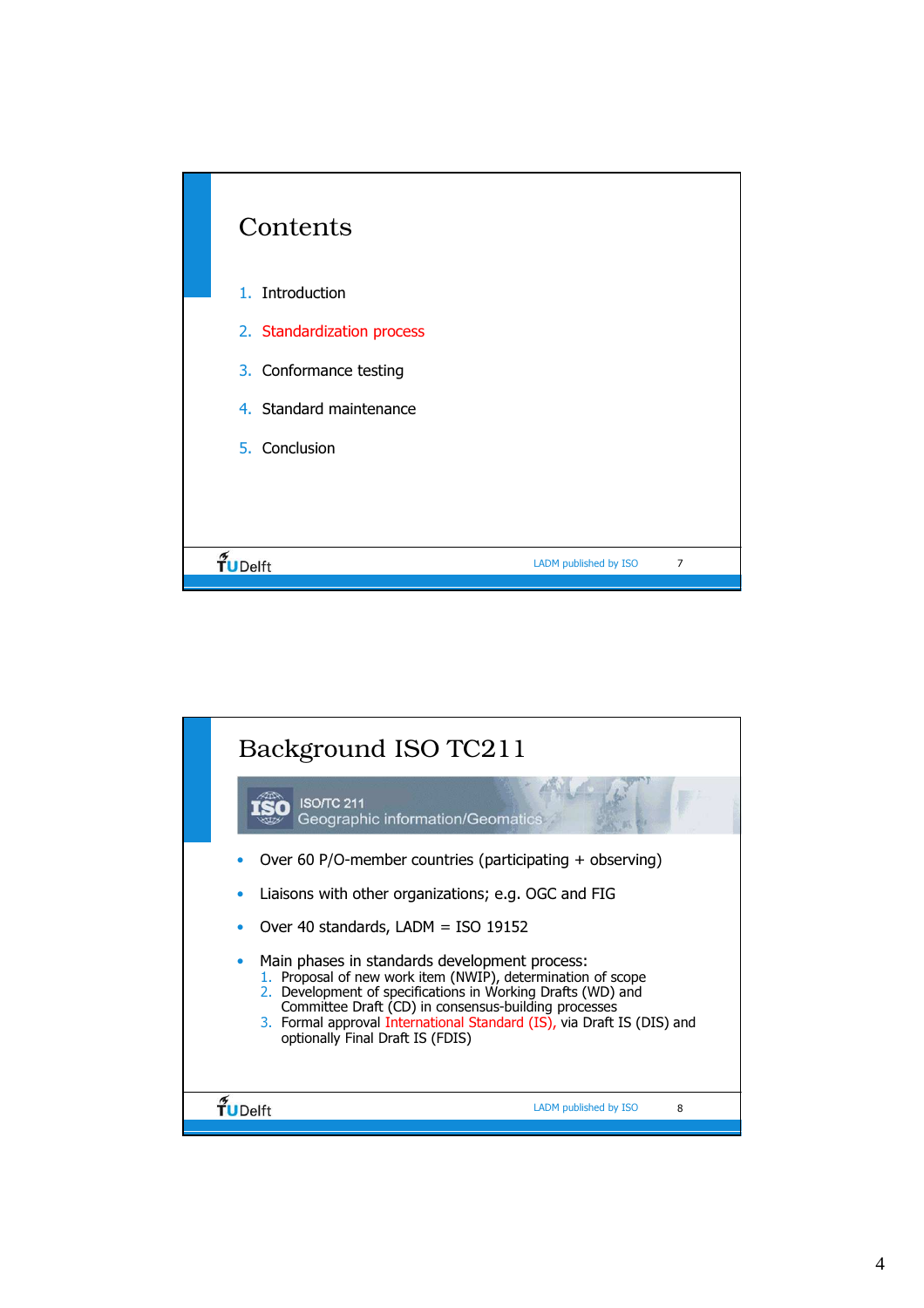

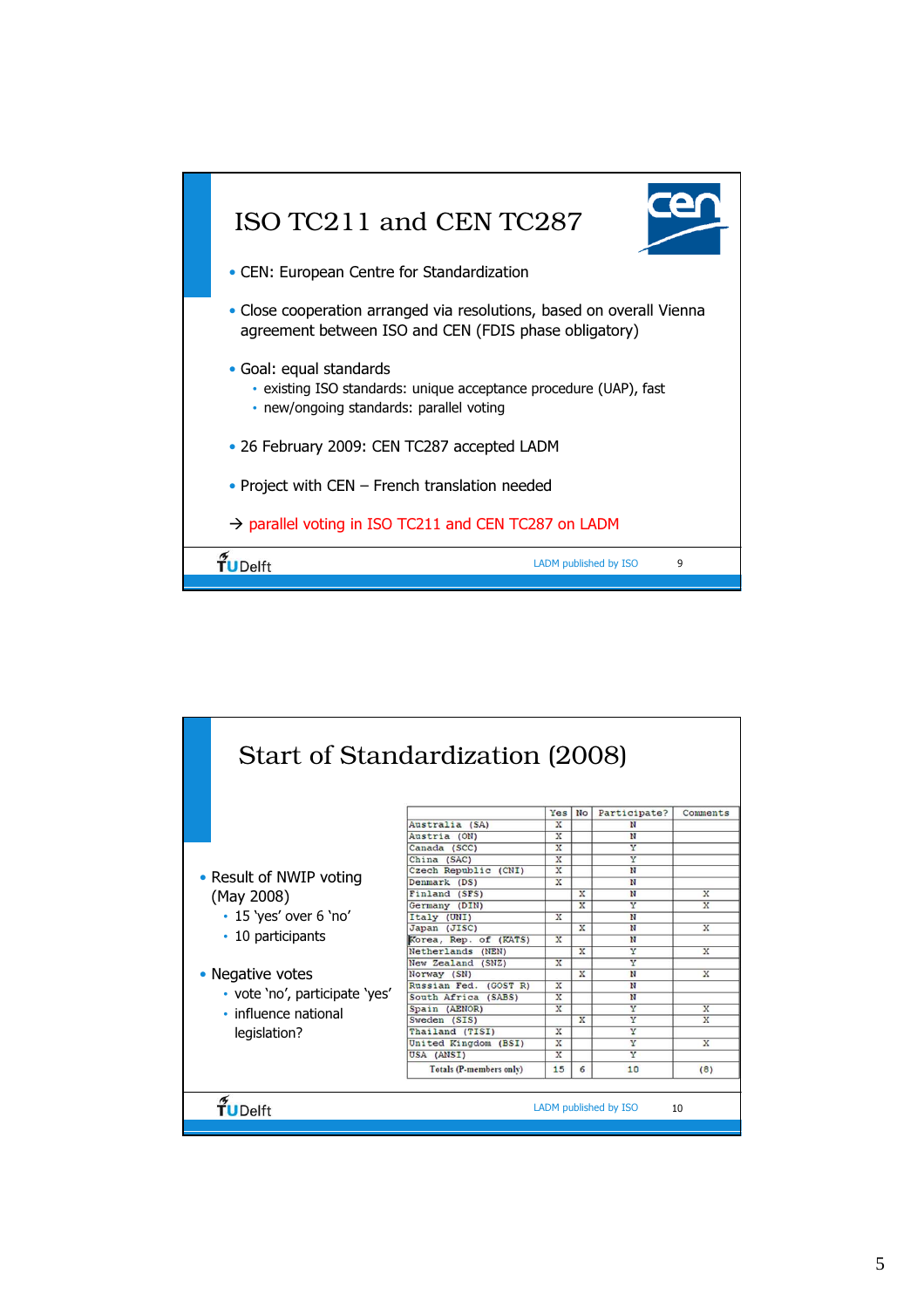| Via WD to CD             |                       |                         |                         |                         |
|--------------------------|-----------------------|-------------------------|-------------------------|-------------------------|
|                          | Member body           | Approve                 | Disapprove              | Comments                |
|                          | Australia (SA)        | x                       |                         | x                       |
|                          | Austria (ON)          | $\overline{\mathbf{x}}$ |                         |                         |
|                          | Canada (SCC)          | $\overline{\mathbf{x}}$ |                         | X                       |
|                          | China (SAC)           | $\overline{\mathbf{x}}$ |                         | $\overline{\mathbf{x}}$ |
|                          | Denmark (DS)          | x                       |                         |                         |
|                          | Ecuador (INEN)        | $\mathbf x$             |                         |                         |
|                          | Finland (SFS)         |                         | X                       | X                       |
|                          | France (AFNOR)        |                         | $\overline{\mathbf{x}}$ |                         |
| • Voting (October 2009)  | Germany (DIN)         | $\overline{\mathbf{x}}$ |                         |                         |
| • 22 'yes' to 3 'no'     | Hungary (NSZT)        | X                       |                         |                         |
|                          | Japan (JISC)          | $\overline{\mathbf{x}}$ |                         | X                       |
| • nearly 300 comments    | Korea, Rep. of (KATS) | X                       |                         |                         |
|                          | Malaysia (DSM)        | $\overline{\mathbf{x}}$ |                         |                         |
| from 7 countries         | Morocco (SNIMA)       | $\overline{\mathbf{x}}$ |                         |                         |
|                          | Netherlands (NEN)     | $\overline{\mathbf{x}}$ |                         |                         |
|                          | Norway (SN)           | $\overline{\mathbf{x}}$ |                         |                         |
|                          | Russian Fed. (GOST R) | $\overline{\mathbf{x}}$ |                         |                         |
|                          | Saudi Arabia (SASO)   | $\overline{\mathbf{x}}$ |                         |                         |
|                          | South Africa (SABS)   | X                       |                         |                         |
|                          | Spain (AENOR)         | $\overline{\mathbf{x}}$ |                         |                         |
|                          | Sweden (SIS)          | x                       |                         | x                       |
|                          | Switzerland (SNV)     |                         | X                       |                         |
|                          | Thailand (TISI)       | X                       |                         |                         |
|                          | United Kingdom (BSI)  | $\overline{\mathbf{x}}$ |                         | X                       |
|                          | USA (ANSI)            | x                       |                         |                         |
|                          | Summary Members (25)  | 22                      | 3                       | (7)                     |
| $\frac{1}{2}$<br>TUDelft |                       | LADM published by ISO   | 11                      |                         |

|                              | Country            | Approve                 | Disapprove              | Comments                |
|------------------------------|--------------------|-------------------------|-------------------------|-------------------------|
|                              | Austria            | x                       |                         |                         |
|                              | Canada             |                         | x                       | X                       |
|                              | China              | X                       |                         |                         |
|                              | Czech Republic     | $\overline{\mathbf{x}}$ |                         |                         |
| To DIS                       | Denmark            | $\overline{\mathbf{x}}$ |                         | $\overline{\mathbf{x}}$ |
|                              | Ecuador            | $\overline{\mathbf{x}}$ |                         |                         |
|                              | Finland            |                         | $\overline{\mathbf{x}}$ | X                       |
|                              | France             | X                       |                         | X                       |
|                              | Germany            | $\overline{\mathbf{x}}$ |                         | $\overline{\mathbf{x}}$ |
|                              | Hungary            | $\overline{\mathbf{x}}$ |                         |                         |
|                              | Italy              | $\overline{\mathbf{x}}$ |                         |                         |
|                              | Japan              | $\overline{\mathbf{x}}$ |                         | X                       |
| • Text for DIS               | Korea, Republic of | $\overline{X}$          |                         | $\overline{\mathbf{x}}$ |
|                              | Malaysia           | $\overline{\mathbf{x}}$ |                         |                         |
| • submitted in January 2011, | Morocco            | $\overline{\mathbf{x}}$ |                         |                         |
|                              | Netherlands        | $\overline{\mathbf{x}}$ |                         |                         |
| for a 5-month vote           | New Zealand        | X                       |                         |                         |
| • approved in June 2011:     | Norway             | $\overline{\mathbf{x}}$ |                         |                         |
|                              | Poland             | $\overline{\mathbf{x}}$ |                         |                         |
| 26 'yes' to 2 'no'           | Portugal           | $\overline{\mathbf{x}}$ |                         |                         |
|                              | Russian Federation | $\overline{\mathbf{x}}$ |                         |                         |
| • with an avalanche of       | Saudi Arabia       | $\overline{\mathbf{x}}$ |                         |                         |
|                              | Serbia             | $\overline{\mathbf{x}}$ |                         |                         |
| nearly 400 comments!         | South Africa       | x<br>X                  |                         | x                       |
|                              | Spain<br>Sweden    | X                       |                         | X                       |
|                              | Thailand           | $\overline{\mathbf{x}}$ |                         |                         |
|                              | Turkey             | $\overline{\mathbf{x}}$ |                         |                         |
|                              | United Kingdom     | X                       |                         |                         |
|                              | <b>USA</b>         | $\overline{\mathbf{x}}$ |                         | $\overline{\mathbf{x}}$ |
|                              | Member TOTALS      | 26                      | $\overline{2}$          | (10)                    |
|                              |                    |                         |                         |                         |
| <b>TUDelft</b>               |                    | LADM published by ISO   |                         | 12                      |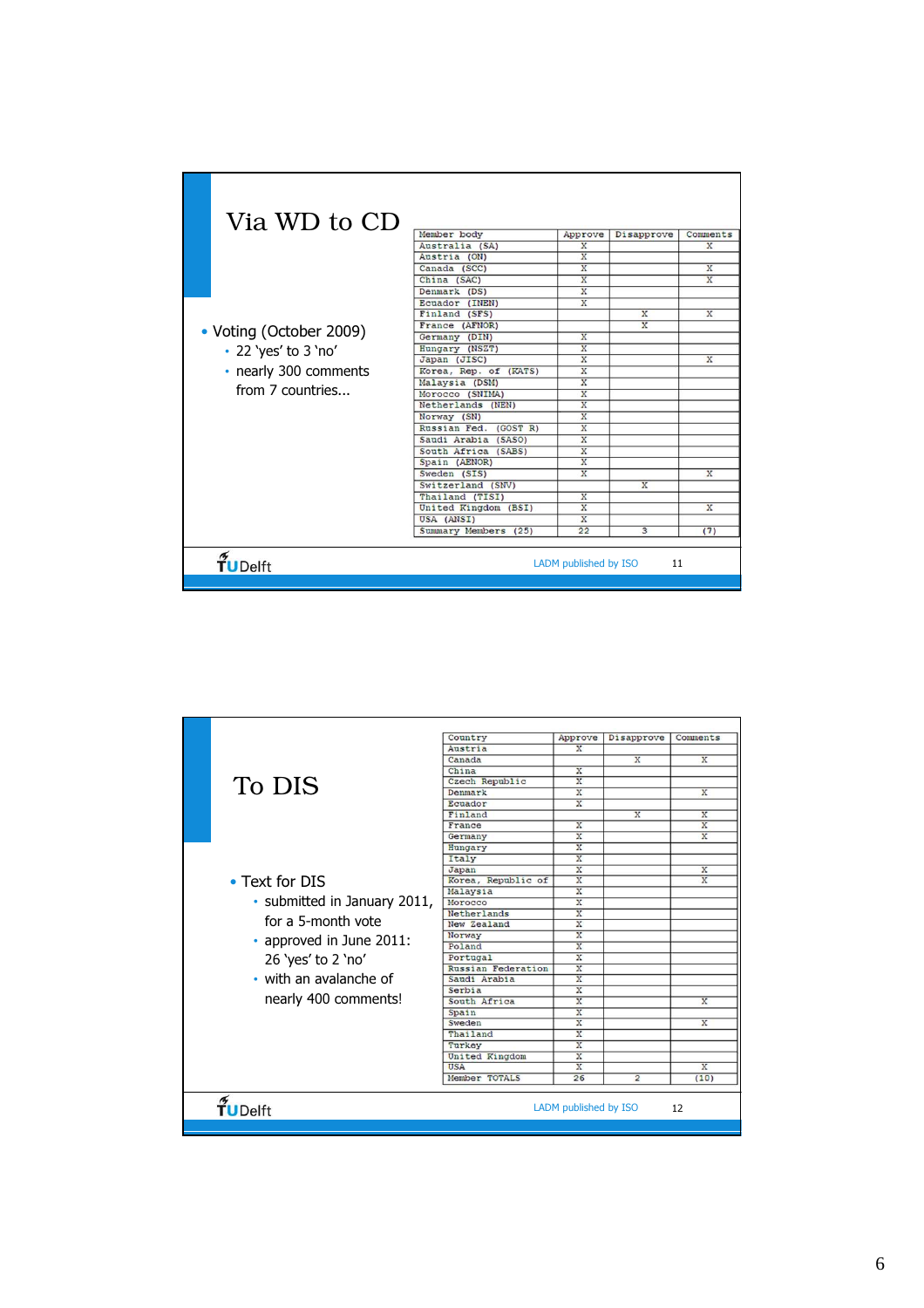

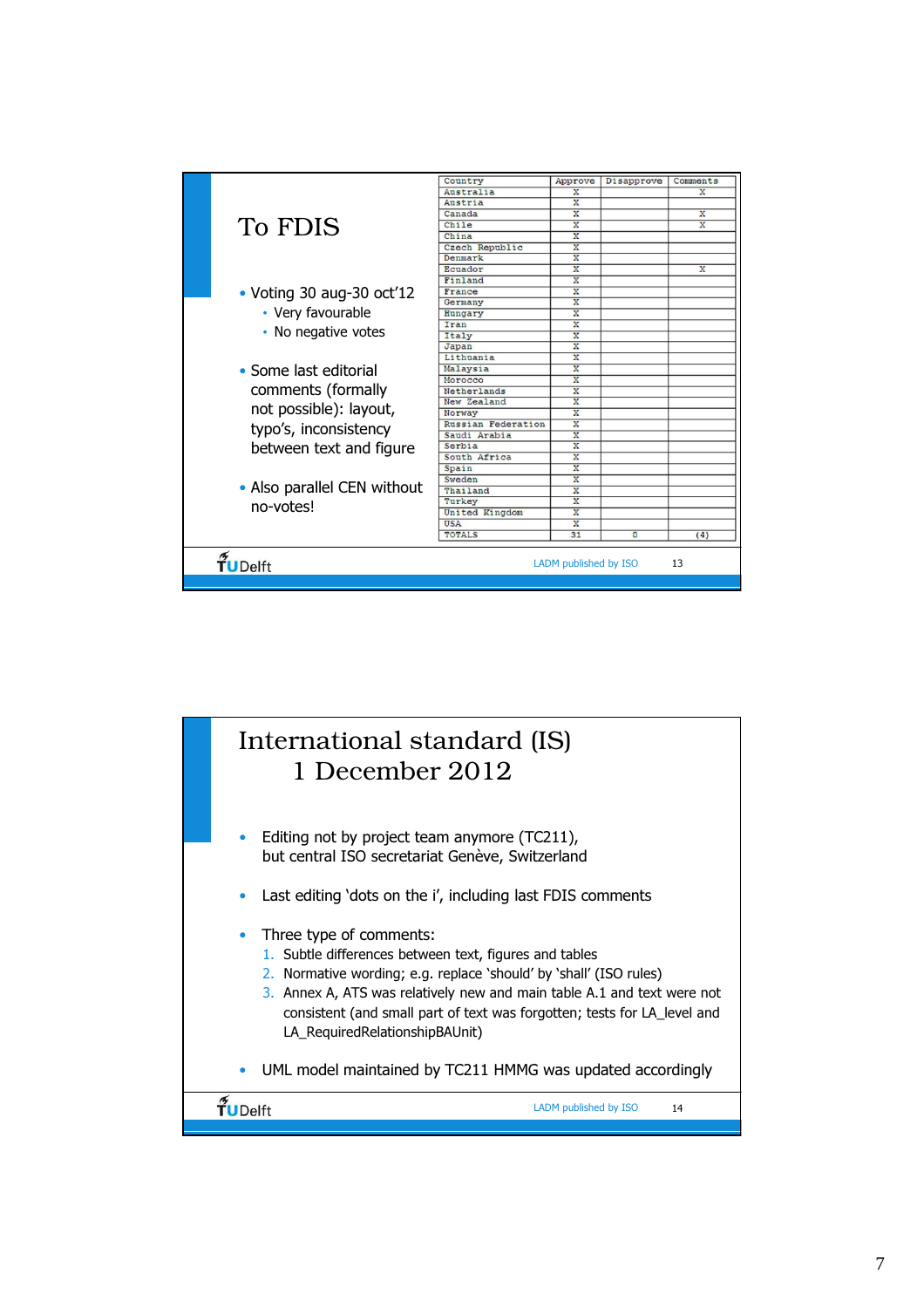

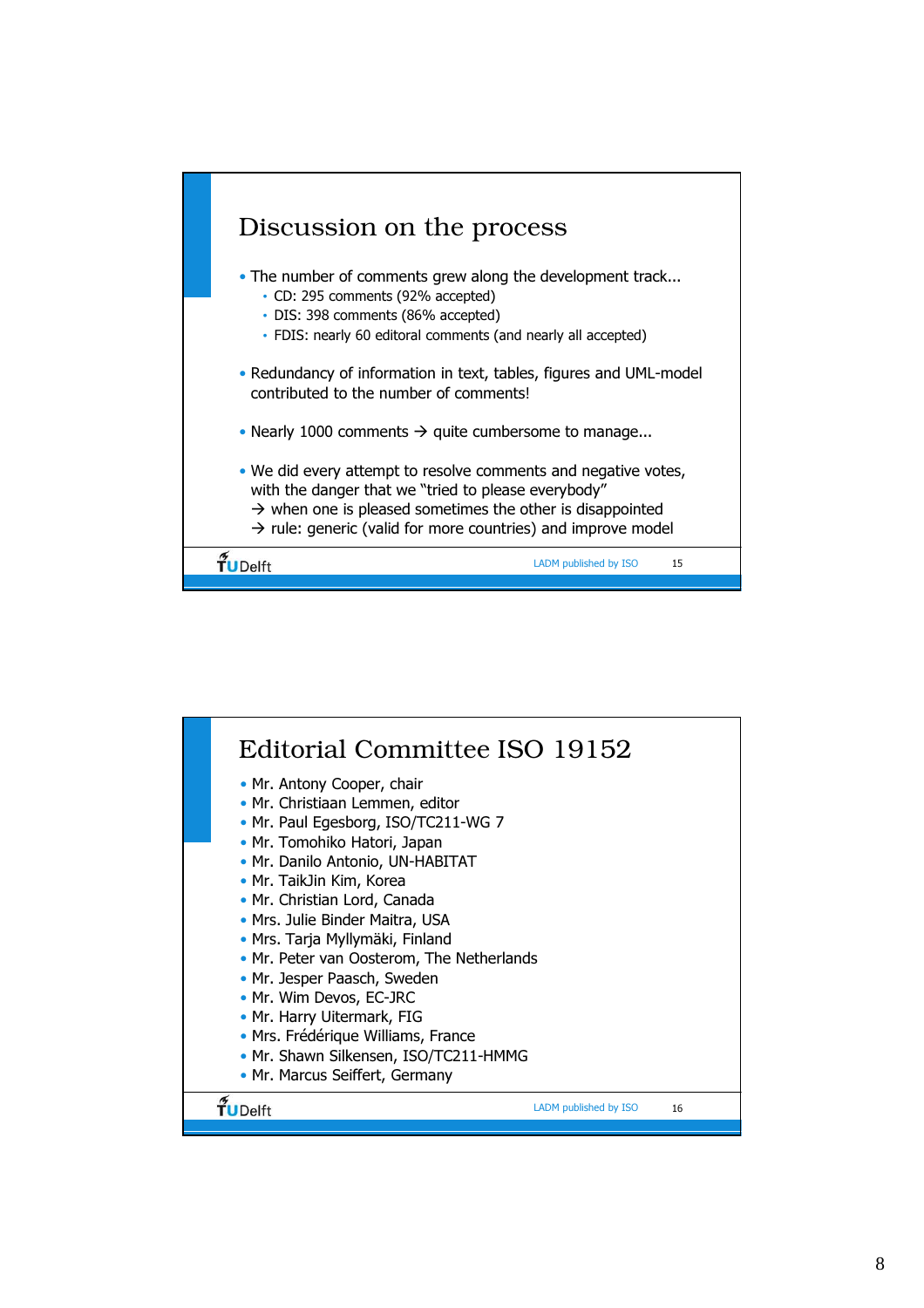

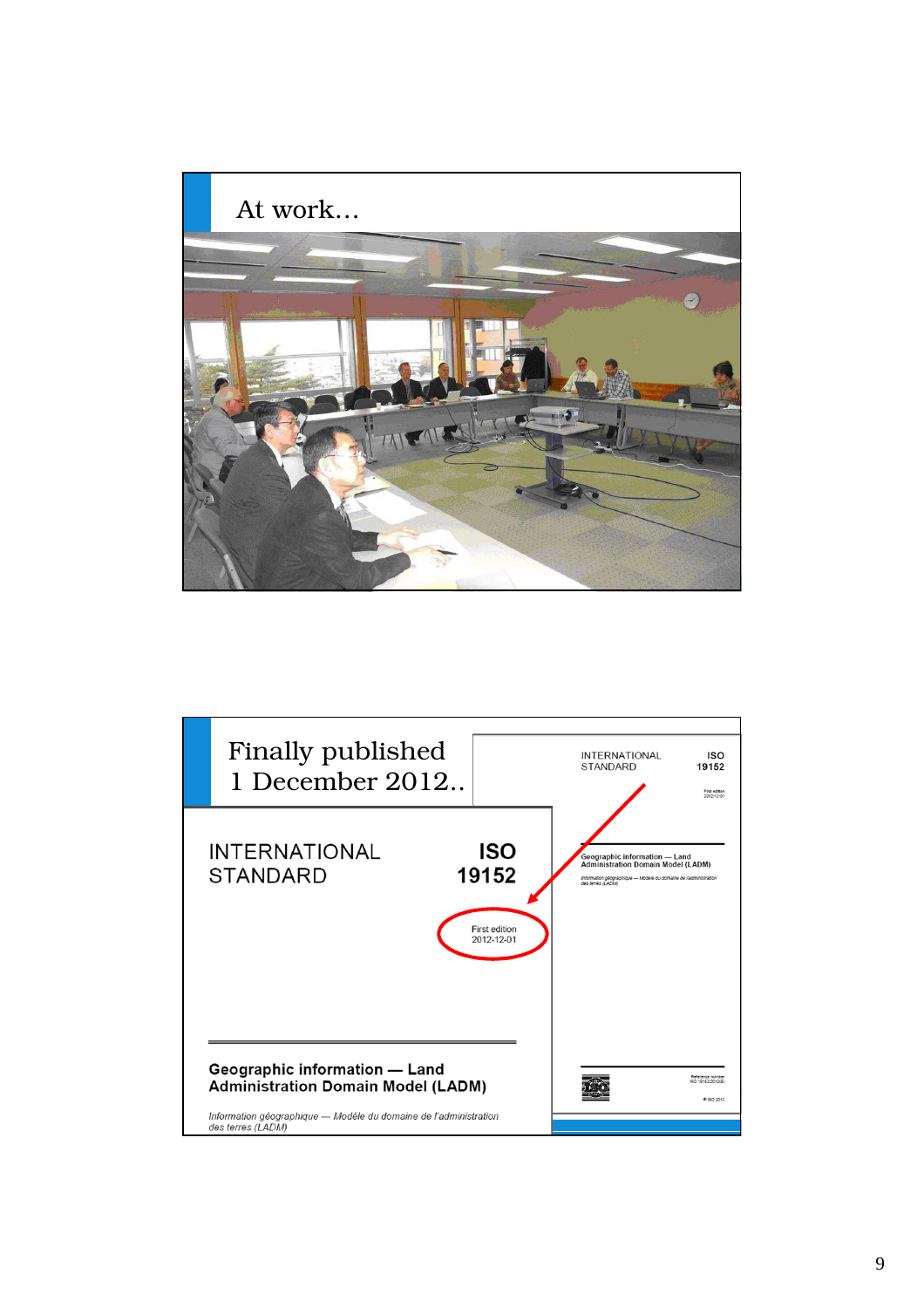|                                            | <b>Standards</b>        | <b>About us</b> | <b>Standards Development</b>                                                    | <b>News</b> | <b>Store</b>  |               |  |
|--------------------------------------------|-------------------------|-----------------|---------------------------------------------------------------------------------|-------------|---------------|---------------|--|
|                                            |                         |                 |                                                                                 |             |               |               |  |
|                                            | Standards catalogue     |                 | Publications and e-products                                                     |             |               |               |  |
|                                            |                         |                 |                                                                                 |             |               |               |  |
|                                            |                         |                 | Store > Standards catalogue > By TC > TC 211 Geographic information/Geomatics > |             |               |               |  |
|                                            |                         |                 |                                                                                 |             |               |               |  |
|                                            |                         |                 |                                                                                 |             |               |               |  |
| (LADM)<br><b>Media and price</b><br>Format | ISO 19152:2012<br>Price |                 | Geographic information -- Land Administration Domain Model<br>Language          |             |               | <b>RSS</b> ลิ |  |
| <b>X</b> PDF                               | CHF 210.00              |                 | English<br>$\blacksquare$                                                       |             | Add to basket |               |  |

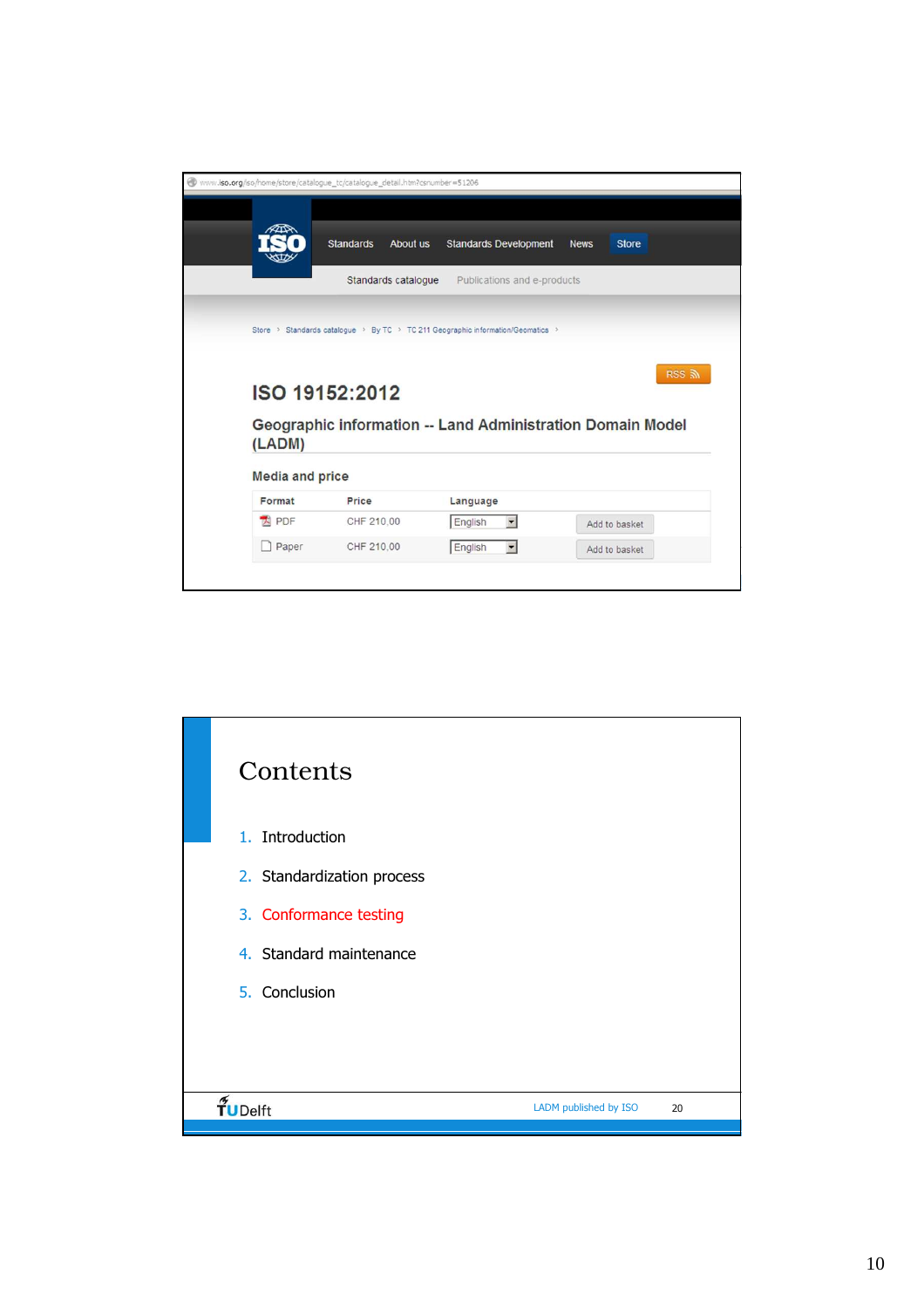

| Conformance testing packages, levels (1/2) |                                                                                               |                |                                                                                                                                                   |  |  |  |  |
|--------------------------------------------|-----------------------------------------------------------------------------------------------|----------------|---------------------------------------------------------------------------------------------------------------------------------------------------|--|--|--|--|
| package                                    | <b>LADM</b> class                                                                             |                | <b>Dependencies</b>                                                                                                                               |  |  |  |  |
| -                                          | VersionedObject                                                                               | 1              |                                                                                                                                                   |  |  |  |  |
|                                            | LA Source                                                                                     | 1              | Oid, (as a minimum one of the specializations must be<br>implemented [LA AdministrativeSource or<br>LA_SpatialSource]), LA_AvailabilityStatusType |  |  |  |  |
| Spatial Unit                               |                                                                                               |                |                                                                                                                                                   |  |  |  |  |
|                                            | LA SpatialUnit                                                                                | 1              | VersionedObject, Oid,                                                                                                                             |  |  |  |  |
|                                            | LA SpatialUnitGroup                                                                           | $\overline{2}$ | VersionedObject, Oid, LA SpatialUnit                                                                                                              |  |  |  |  |
|                                            | LA LegalSpaceBuildingUnit                                                                     | $\overline{3}$ | LA_SpatialUnit                                                                                                                                    |  |  |  |  |
|                                            | LA LegalSpaceUtilityNetwork                                                                   | $\overline{3}$ | LA SpatialUnit                                                                                                                                    |  |  |  |  |
|                                            | LA Level                                                                                      |                | VersionedObject, Oid                                                                                                                              |  |  |  |  |
|                                            | LA_RequiredRelationshipSpatial<br>Unit                                                        | 3              | VersionededObject, LA SpatialUnit                                                                                                                 |  |  |  |  |
| Surveying                                  |                                                                                               |                |                                                                                                                                                   |  |  |  |  |
|                                            | LA Point                                                                                      | $\overline{2}$ | VersionededObject, Oid, LA SpatialSource, LA PointType,<br>LA InterpolationType                                                                   |  |  |  |  |
|                                            | $\overline{2}$<br>LA_Source, LA_Point, LA_Party, LA_SpatialSourceType<br>LA SpatialSource     |                |                                                                                                                                                   |  |  |  |  |
|                                            | $\overline{2}$<br>LA BoundaryFaceString<br>VersionedObject, Oid, LA_Point (if using geometry) |                |                                                                                                                                                   |  |  |  |  |
|                                            | 3<br>LA_BoundaryFace<br>VersionedObject, Oid, LA Point (if using geometry)                    |                |                                                                                                                                                   |  |  |  |  |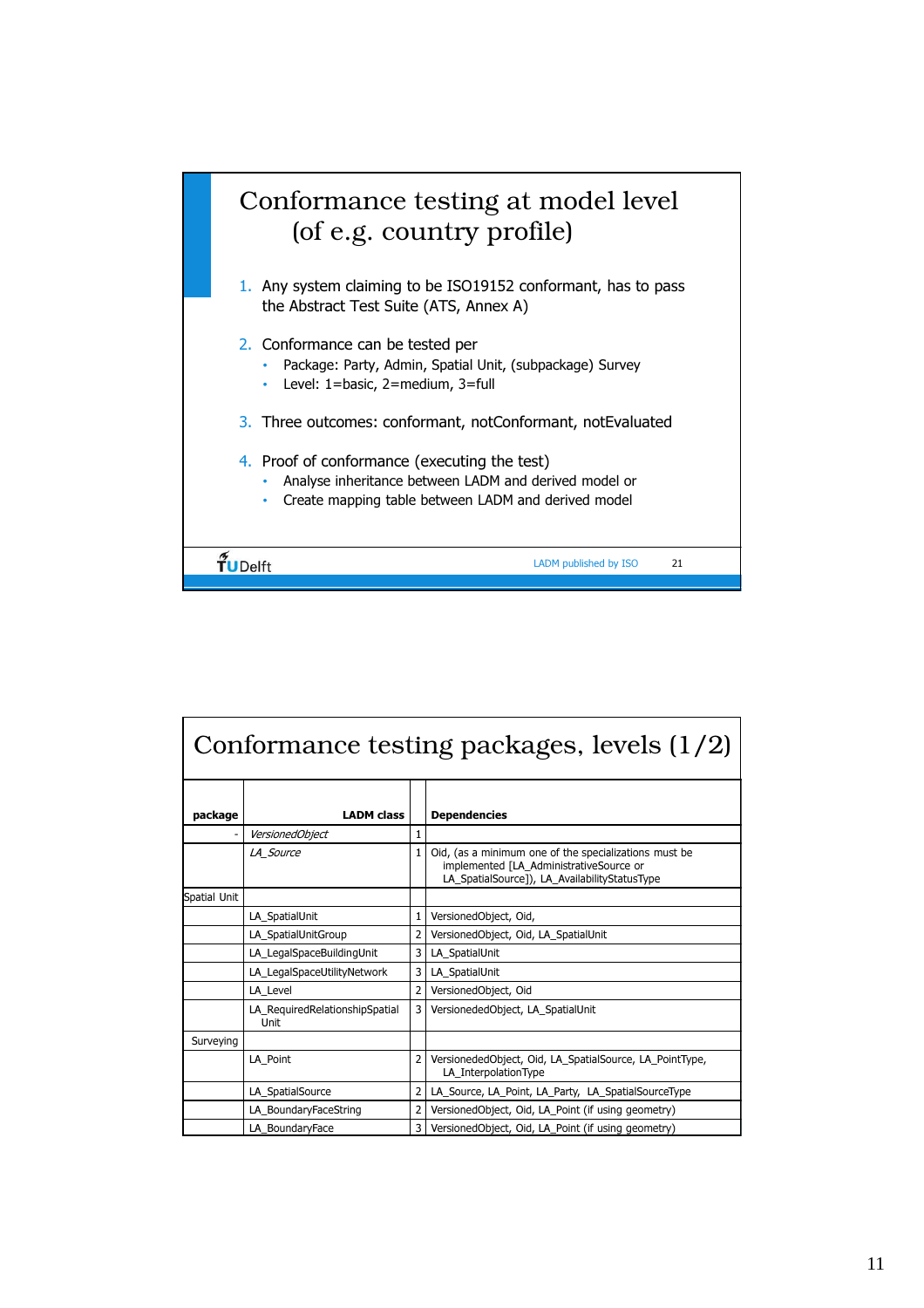| Conformance testing packages, levels (2/2) |                               |                |                                                                                                                                             |  |  |  |  |
|--------------------------------------------|-------------------------------|----------------|---------------------------------------------------------------------------------------------------------------------------------------------|--|--|--|--|
| package                                    | <b>LADM</b> class             |                | <b>Dependencies</b>                                                                                                                         |  |  |  |  |
| Party                                      |                               |                | Exist only if Administrative Package is implemented                                                                                         |  |  |  |  |
|                                            | LA Party                      |                | VersionedObject, Oid, LA_PartyType                                                                                                          |  |  |  |  |
|                                            | LA GroupParty                 |                | Oid, LA Party, LA GroupPartyType                                                                                                            |  |  |  |  |
|                                            | LA PartyMember                | $\overline{2}$ | VersionedObject, LA Party, LA GroupParty                                                                                                    |  |  |  |  |
| Admin                                      |                               |                | Exist only if Party Package is implemented                                                                                                  |  |  |  |  |
|                                            | LA RRR                        |                | VersionedObject, Oid, LA Party, LA BAUnit, LA Right (as a<br>minimum, this specialization shall be implemented),<br>LA AdministrativeSource |  |  |  |  |
|                                            | LA Right                      | $\mathbf{1}$   | LA RRR, LA RightType                                                                                                                        |  |  |  |  |
|                                            | LA Restriction                | 2              | LA RRR, LA RestrictionType                                                                                                                  |  |  |  |  |
|                                            | LA Responsibility             | 3              | LA_RRR, LA_ResponsibilityType                                                                                                               |  |  |  |  |
| LA BAUnit                                  |                               |                | VersionedObject, Oid, LA RRR, LA BAUnitType                                                                                                 |  |  |  |  |
|                                            | LA Mortgage                   | $\overline{2}$ | LA Restriction                                                                                                                              |  |  |  |  |
|                                            | LA AdministrativeSource       | 1              | LA_Source, LA_Party, LA_AdministrativeSourceType,<br>LA_AvailabilityStatusType                                                              |  |  |  |  |
|                                            | LA RequiredRelationshipBAUnit | 3              | VersionedObject, LA BAUnit                                                                                                                  |  |  |  |  |
|                                            | LA_BoundaryFace               | 3              | VersionedObject, Oid, LA_Point (if using geometry)                                                                                          |  |  |  |  |

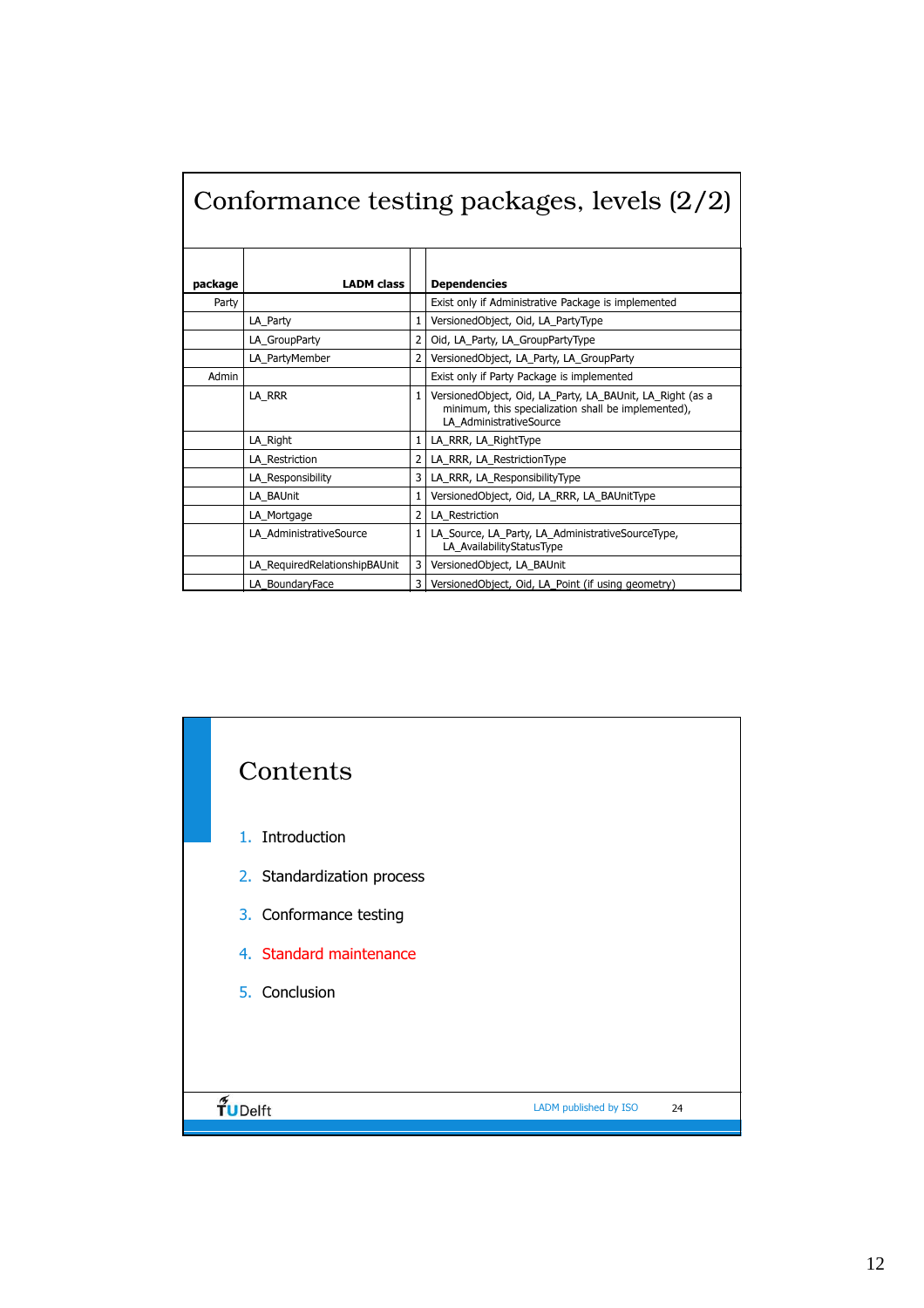

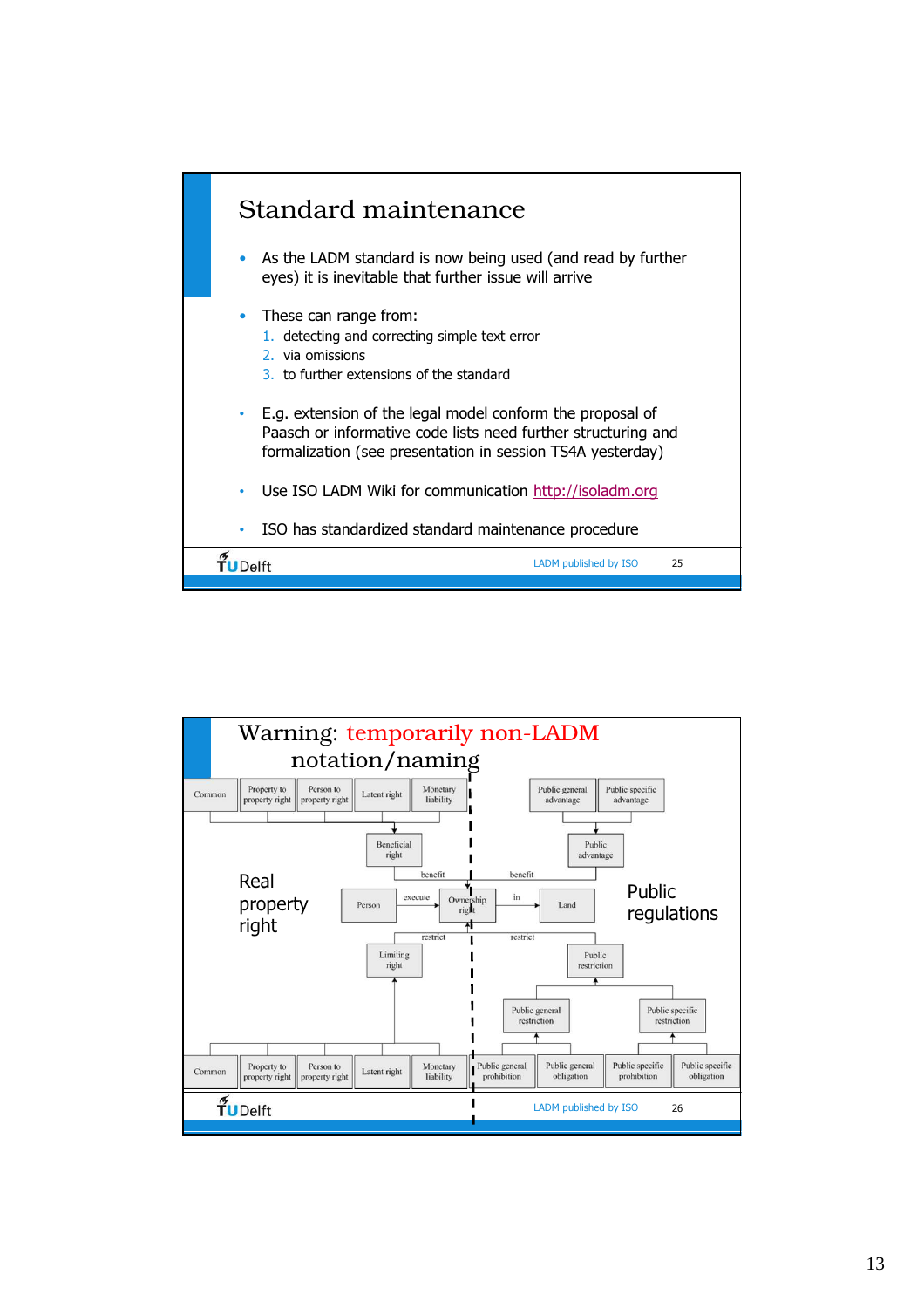

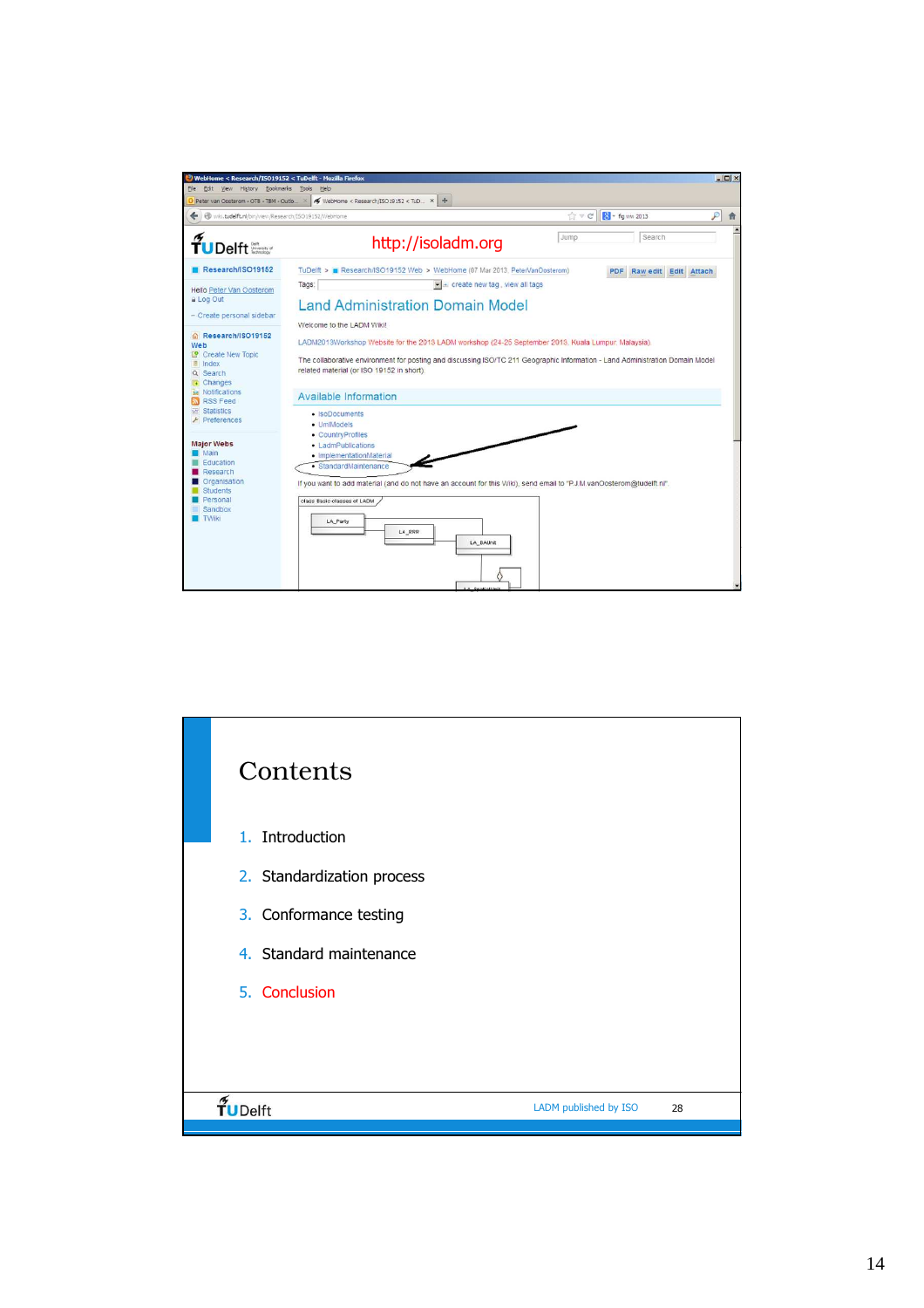| LADM Voting Results by<br>ISO/TC 211 P-Members                 |             |            |               |                      |  |  |  |  |  |
|----------------------------------------------------------------|-------------|------------|---------------|----------------------|--|--|--|--|--|
| <b>Final Draft</b><br>New Work<br>Draft<br>Voting<br>Committee |             |            |               |                      |  |  |  |  |  |
| ISO 19152                                                      | <b>Item</b> | Draft      | International | <b>International</b> |  |  |  |  |  |
|                                                                | Proposal    |            | Standard      | Standard             |  |  |  |  |  |
|                                                                | 2 May       | 12 October | 27 June       | 30 October           |  |  |  |  |  |
|                                                                | 2008        | 2009       | 2011          | 2012                 |  |  |  |  |  |
| 15<br>22<br>26<br>30<br>Approve:                               |             |            |               |                      |  |  |  |  |  |
| 3<br>$\mathcal{P}$<br>6<br>Disapprove:<br>0                    |             |            |               |                      |  |  |  |  |  |
| 3<br>4<br>4<br>Abstain:<br>4                                   |             |            |               |                      |  |  |  |  |  |
| 7<br>3<br>Not Voted:<br>O<br>ŋ                                 |             |            |               |                      |  |  |  |  |  |
|                                                                |             |            |               |                      |  |  |  |  |  |
| TUDelft<br>LADM published by ISO<br>29                         |             |            |               |                      |  |  |  |  |  |
|                                                                |             |            |               |                      |  |  |  |  |  |